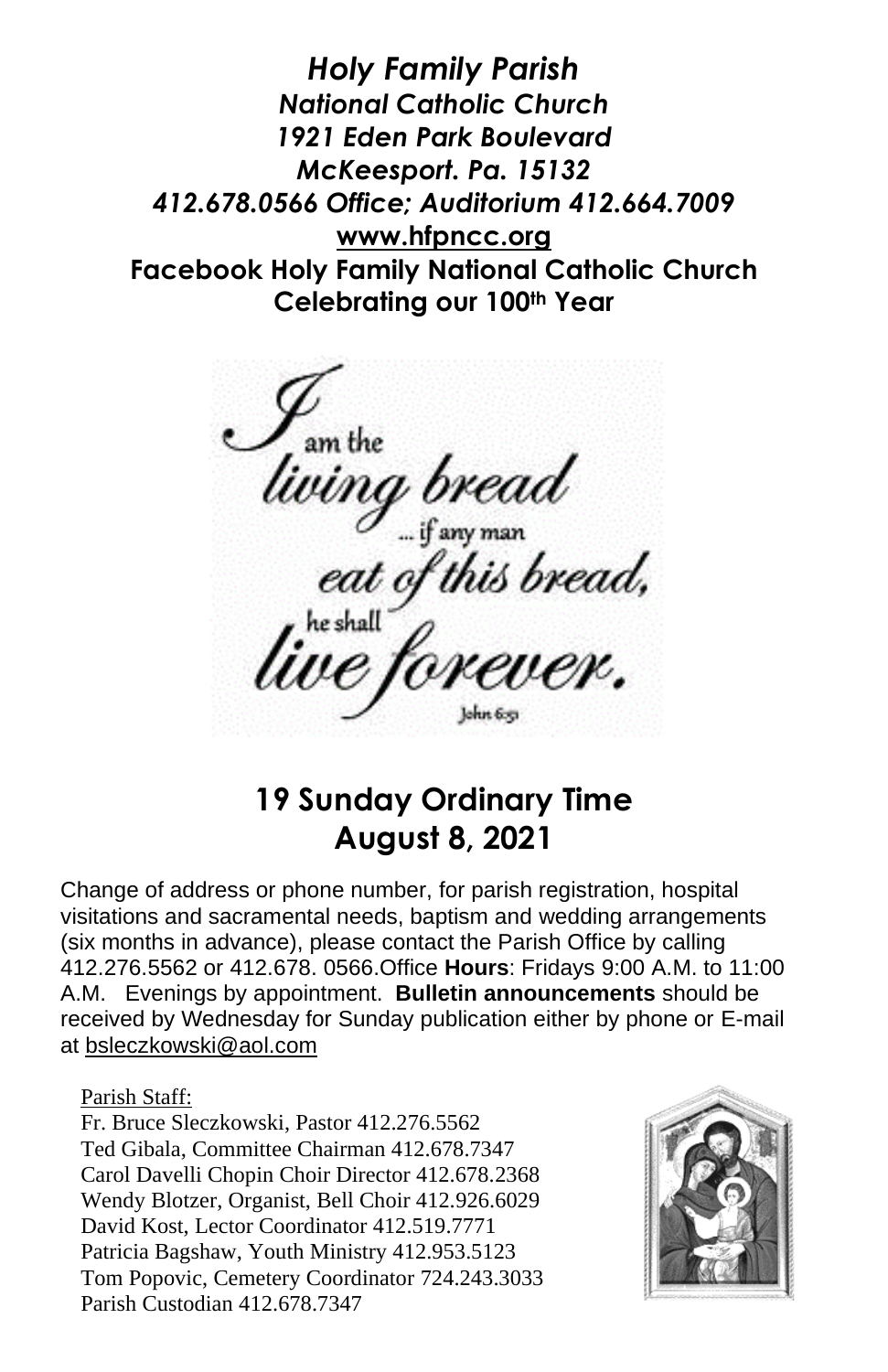## **THIS WEEK**

**Sunday, August 8, 2021 19 Ordinary Time** Holy Mass 9:00 A.M. **+George Jugan** Int. Emily Frazier **+Richard Contrella** Int. Martha Krusienski

## **Sunday, August 15, 2021 20 Ordinary Time Assumption of Mary**

Holy Mass 9:00 A.M. **+Vince & +Victoria Leo** Int. Steffania Piekielek **+Laura Adamek** Int. Helen & Stan Kielnar

Next Sunday, we will celebrate the  $20<sup>th</sup>$  Sunday in Ordinary

Time with the traditional blessing of flowers, fruit and vegetable harvest for the celebration of the Assumption of Mary. The congregation is urged to bring their gifts of flowers, fruits and vegetable to be bless on the Marian altar.



*In conjunction with the state regulations and in accordance with our bishops, masks will not be required for Holy Mass attendance. Masks can be worn at the discretion of the individual. We ask that you keep to all safety precautions. Eucharist will be distributed by intinction, body and blood. Those who desire to receive the Eucharist in both species are to nod their heads upon approaching the sanctuary, otherwise communion will be given by the consecrated host only.*

"Happy the man who meditates on wisdom and reflects on knowledge." Sirach 14: 20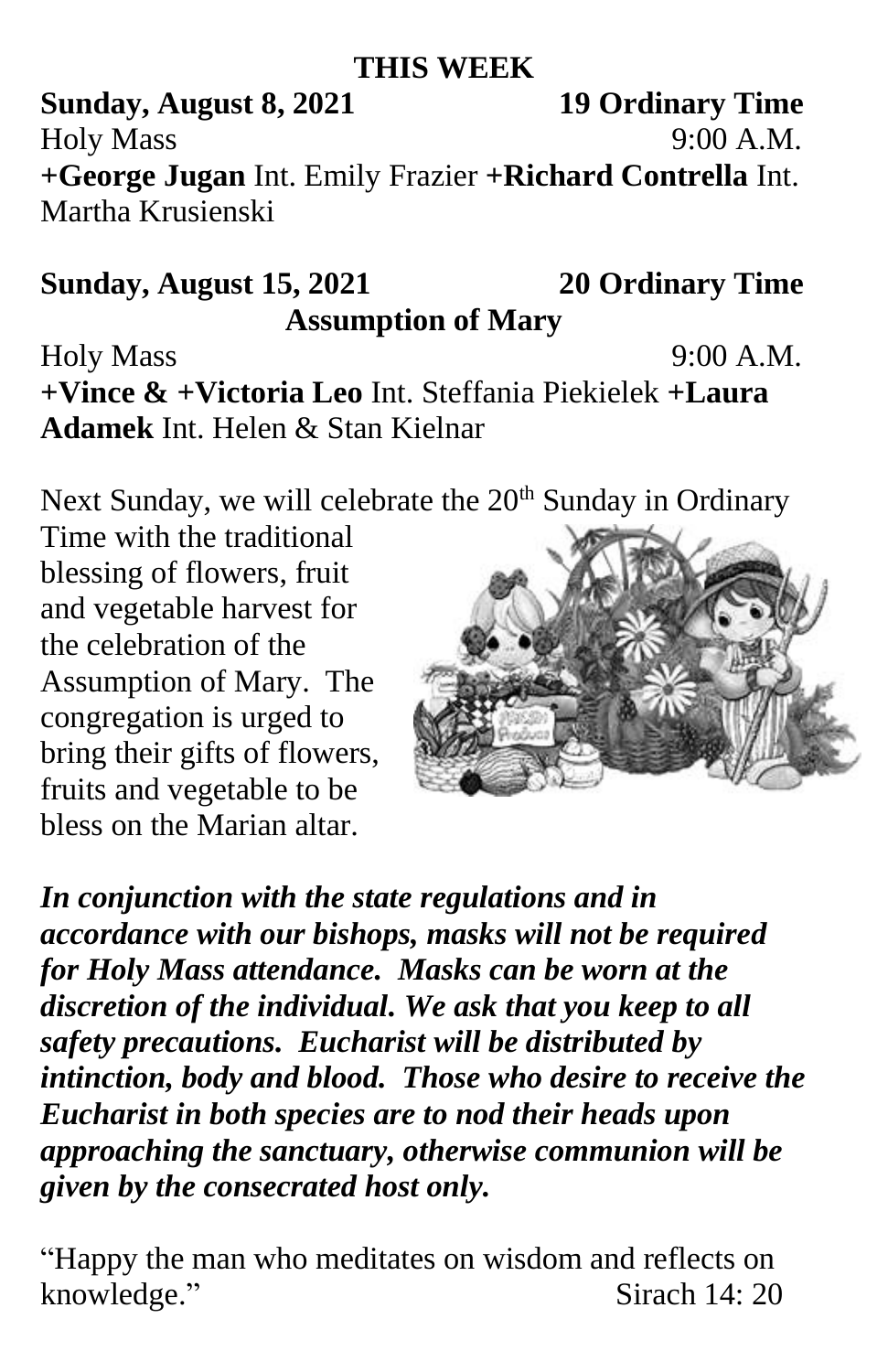## **Pierogi Sales**

We would like to start our Pierogi sales this fall. Please contact Carol Burlikowski if you are willing to participate @412.398.0162. We will begin with a limited menu and all Covid-19 precautions will be observed.



Dear Holy Family Parishioners:

As you know, we are planning our Fall Craft Show for Saturday, September 25, 2021 from 10AM - 3PM. We are asking parishioners to donate a Chinese Auction Basket and/or lottery tickets for our lottery tree(s).

Please have the Chinese Auction Baskets in the church hall by Sunday, September 19, 2021. If you are donating lottery tickets, please give them to Kristen by Sunday, September 12, 2021 so the lottery trees can be made. Lastly, if you would like to donate any baked goods to be sold at the craft show itself, you can bring them the day of the Vendor Sale in the morning. We will be there at 7:00 AM for early morning prep! Thank you for your support. All proceeds from this event will go directly to the church. If you have any questions, please feel free to contact Kristen Korenoski -- 412-848-9215

## **United YMSof R Convention**

The 75<sup>th</sup> Biennial Convention will be held Friday, September 24-

Sunday, September 26, 2021 at Our Lady of Mount Carmel Parish, Lilly, PA. Information and agenda will be posted on the Narthex Bulletin Board. Registration fee is \$60.00, and registration is to be made by August 24, 2021. Men would want to attend should contact Frank Pociask, Holy



Family YMSof R president. @ 724.861.0759 or email rhp4hope@aol.com

**Contact Fr. Bruce or Ted if you can help with collecting the parking lot fees during International Village.**